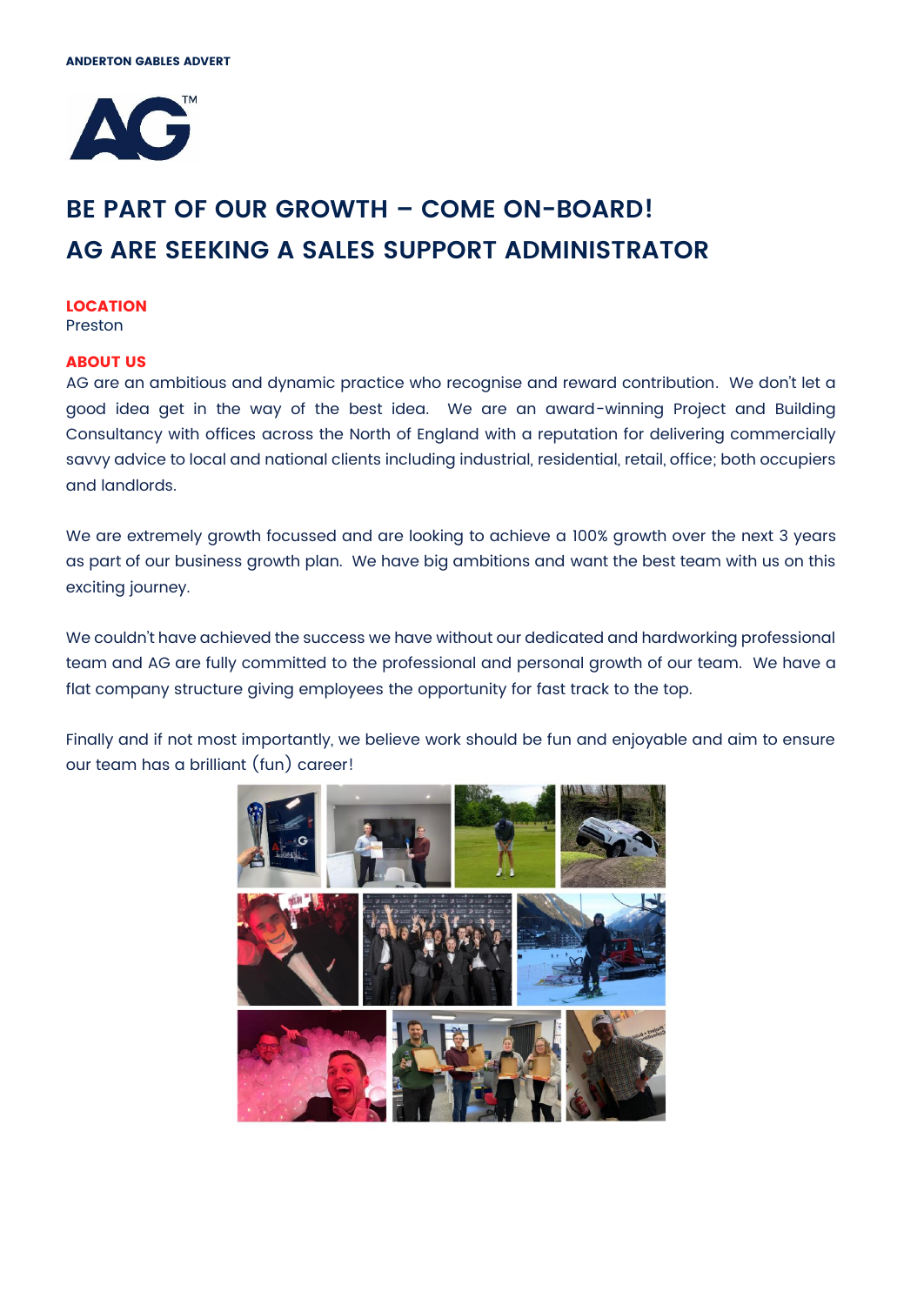#### **THE ROLE**

# **Includes but not be limited to:**

- Work closely with the Directors to implement the BD Strategy to ensure the overall Sales Pipeline Target is achieved.
- Preparing and understanding the weekly sales dashboard, identifying the gap, monitoring conversion rates, chasing open quotes and updating the fee earners BD activities. Providing a monthly overview and recommendations.
- Supporting the Service Heads and Key Account Managers internally to develop opportunities for further business development from existing clients, referrers, and strategic partners.
- Work collaboratively with the BD and Marketing Team to ensure the marketing activities support that of the overall BD goals.
- Responsible for maintaining an effective CRM Strategy and updated system with accurate records of sales activities. Drive actions/provide support to ensure actions arising are undertaken.
- Make outgoing calls to existing clients, target clients and lapsed clients and referrers.
- Prospect/generate leads from existing framework memberships.
- Responsible for co-ordinating tender opportunities including reviewing documents, compiling information to help answer specific questions, pulling the final document together to a high standard of design and content and submitting the final tender.
- Analyse existing clients and services and identify and promote further opportunities for crossselling etc.

# **THE PACKAGE**

# **Includes but not be limited to:**

Recruiting and developing the best team is fundamental to our growth plans and we recognise and reward our employees by offering competitive salaries and transparent bonus scheme and a range of additional benefits that includes:

- **Salary Range (Depending on Experience) -From £23k- £25k**
- **On Target Bonus.** Your potential bonus pot being visible throughout the year and updated monthly.
- Clear and planned progression route Fast track to the top for outstanding performers.
- Core hours working between 10am-4pm with opportunity for flexible working to achieve 40 hours per week.
- 1-1 meetings monthly with your line manager to ensure your wellbeing and personal development.
- AG Academy Training and Development Opportunities.
- 25 days' annual leave (increasing with service) + bank holidays.
- Pension with Employer contribution.
- Wellbeing Support including Financial, Training and Nutrition.
- Vitality Healthcare Package including ½ price membership at Virgin and Nuffield Centres.
- Inclusive professional and fun culture.
- Regular Team Social and Charity Events.
- Payment of relevant Professional accreditations.